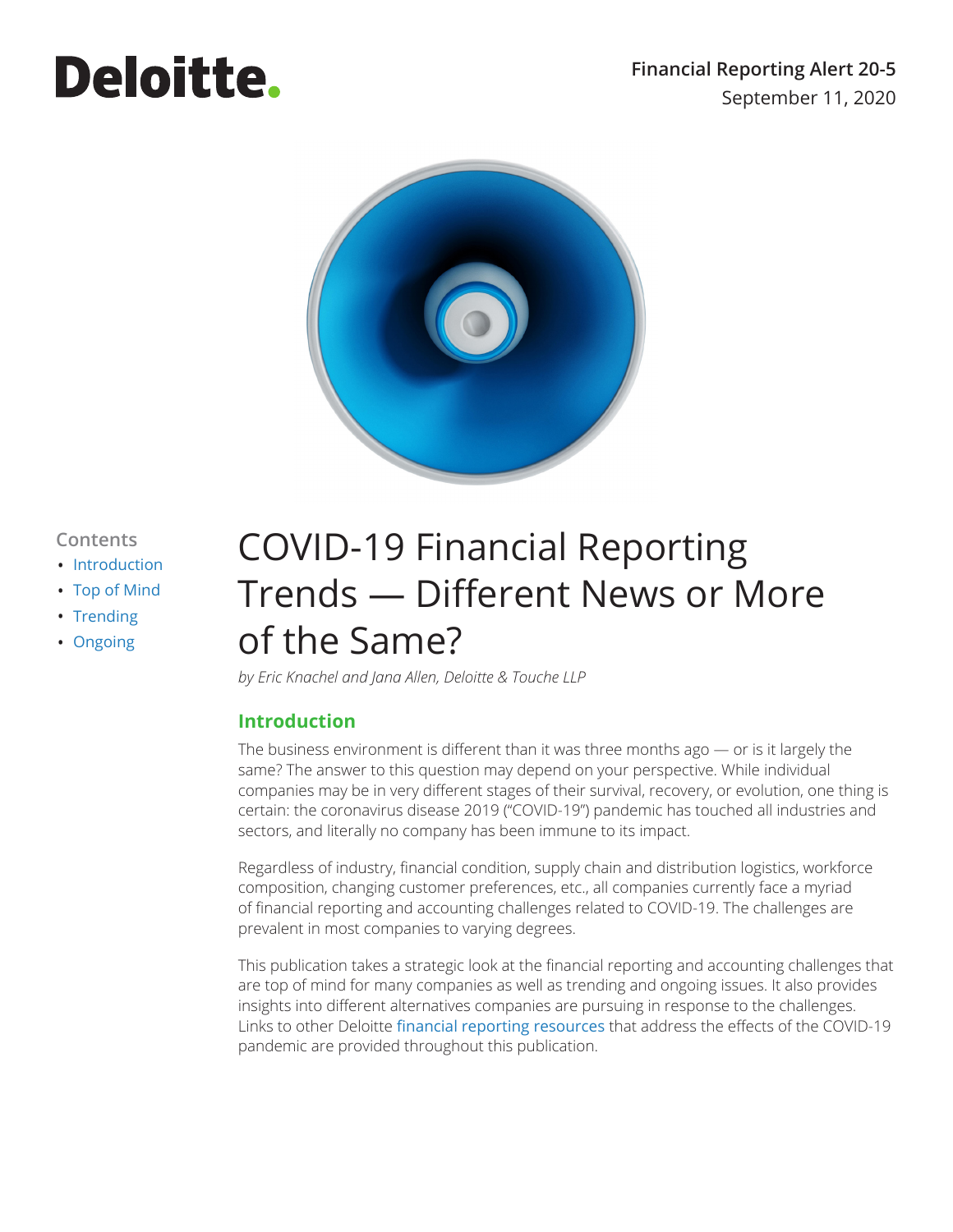# <span id="page-1-0"></span>**Top of Mind**

#### **Forecasting**

Companies continue to face challenges related to forecasting as a result of the ongoing uncertainties associated with the COVID-19 pandemic. Looking across the economic landscape, one might observe a tale of two markets: companies that are being challenged to get back to pre-outbreak operations and those that are benefiting from the outbreak.

For many of the companies negatively affected by COVID-19, we have observed the development of forecasts that use pre-COVID-19 results as an initial target on which such companies have based their assumptions for the resumption of "normal growth." However, we believe that companies should ask themselves whether achieving pre-COVID-19 results in the near term is reasonable or whether they are facing a "new normal" given the potential continuation of the existing economic environment or a permanent shift in their business models introduced by the pandemic.

In thinking about both a new normal and future trends, some companies are evaluating whether customer preferences have shifted in such a way that they most likely will not reach the same performance levels they achieved before the outbreak. Other companies that may be benefiting currently are assessing whether they will continue to outperform in future periods or revert back to historical performance.

With all the unknowns and uncertainties, including the timing and pattern of economic recovery, we have noted that more companies are preparing multiple forecasts with different recovery scenarios and are probability-weighting the likelihood of each outcome. In addition, with the increase of liquidity challenges and shortfalls of capital resources, many companies have enhanced their focus on forecasting cash position and cash flows rather than allowing cash flow estimates to be simply derived on the basis of forecasted operations.

While the approach to forecasting operations that some companies have taken leverages historical data from the 2008 financial crisis (the "financial crisis") as an appropriate benchmark, we believe that such companies should exercise caution in determining the extent to which the financial crisis is comparable to the current environment given the fundamental differences between the two economic periods. For example, the current economic environment may present a myriad of factors such as supply chain disruption, change in customer behavior, workforce adjustments, and industry-specific impacts, which were not necessarily present during the financial crisis.

While we do not believe that there is a one-size-fits-all approach to addressing the forecasting challenges that exist currently, we have seen the following strategies prove to be effective for a number of companies:

- Evaluating recovery and financial forecasts from an outside-in perspective first. Specifically, focusing on the factors, issues, and conditions outside of a company's control that are known and knowable.
- Automating components of forecasting to help remove bias and facilitate more real-time and frequent reforecasting as key drivers and trends change, while also analyzing data at a more detailed level.
- Considering facts that both support and contradict assumptions regarding the company's timing and pattern of recovery, sustainability, and growth.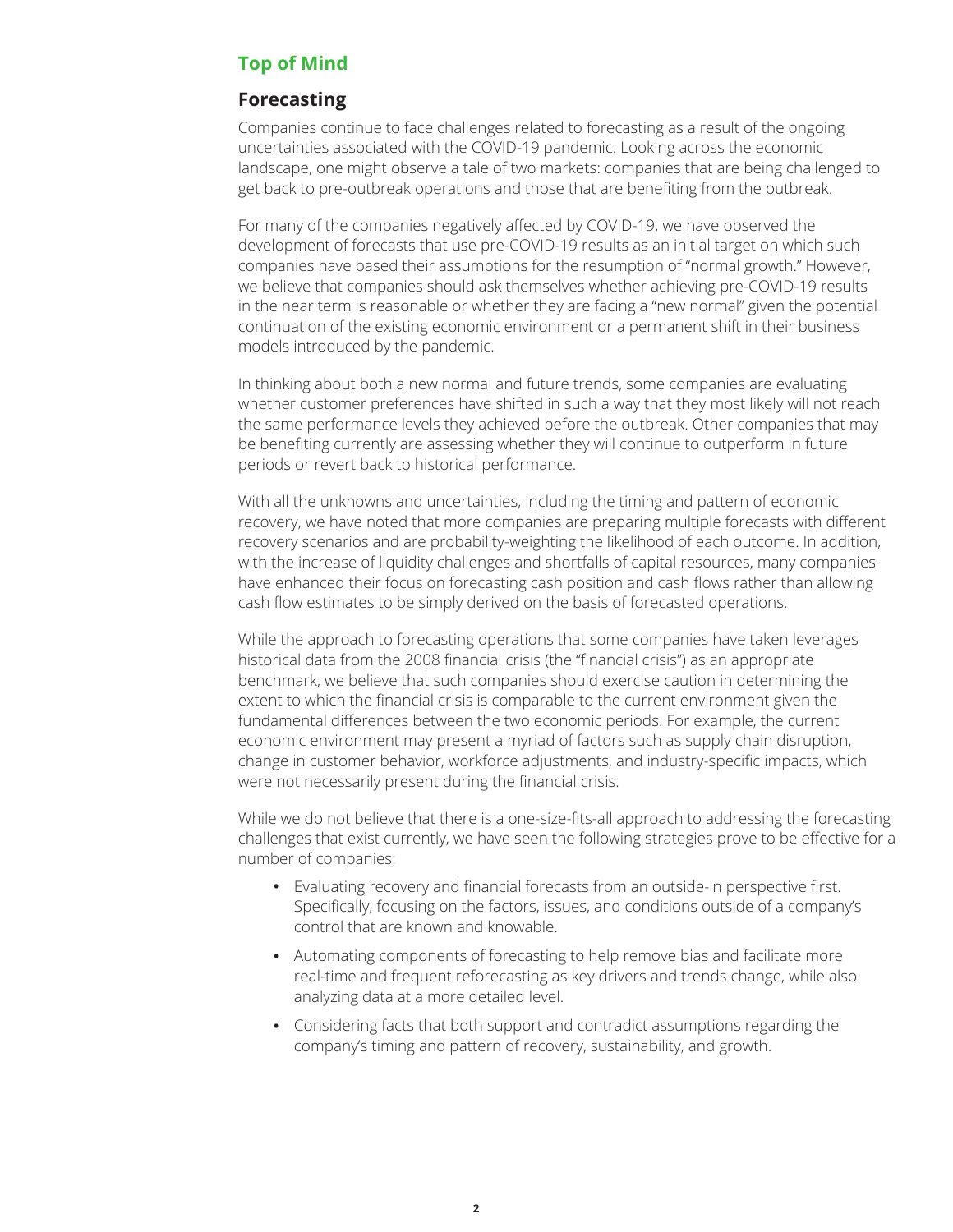#### **Communication With Stakeholders**

Transparency! When it comes to disclosure and communication, we have all heard about the importance of transparency. And in the current COVID-19 environment, the need for transparent communication is magnified.

Regarding required disclosures, many companies have unusual or nonrecurring activities related to COVID-19 that result in various expenses (e.g., restructuring, severance, impairments, modifications of stock awards). They may have also received government assistance or insurance recoveries. Companies' disclosures about these types of activities should be robust and should describe the accounting treatment used as well as how such items are presented in the financial statements.

The SEC recently emphasized the importance of robust disclosures and issued disclosure guidance related to COVID-191 that, among other items, encouraged registrants to disclose how a company is dealing with short-term and long-term liquidity and funding risks in the current environment, particularly if funding sources and efforts present new risks or uncertainties to a company's business. (See additional discussion of [SEC reporting and](https://dart.deloitte.com/USDART/home/publications/deloitte/financial-reporting-alerts/2020/financial-reporting-considerations-economic-downturn-covid#SL630880090-519762)  [disclosure](https://dart.deloitte.com/USDART/home/publications/deloitte/financial-reporting-alerts/2020/financial-reporting-considerations-economic-downturn-covid#SL630880090-519762).)

In the quarter ended June 30, 2020, we observed that an increased number of companies provided non-GAAP metrics<sup>2</sup> that included COVID-19-related adjustments. Notwithstanding that increase, we are aware of some companies that chose not to provide such non-GAAP metrics either because of concerns regarding (1) judgments related to which COVID-19 related costs were in fact "unusual or incremental" and to objectively quantifying those costs and (2) creating potential negative comparisons in future periods to the extent that certain COVID-19-related costs (or a portion thereof) become recurring costs. In still other instances, companies determined that their potential COVID-19-related non-GAAP adjustments were immaterial.

We also noted that a significant number of COVID-19-related non-GAAP adjustments were associated with activities that are often included in non-GAAP adjustments but were described as being caused by or related to the impact of COVID-19, such as impairments, write-offs, and restructuring. To a lesser degree, we also observed COVID-19-related adjustments that were described as incremental employee compensation or benefits, and incremental expenses associated with personal protective equipment, incremental cleaning, and sanitation efforts. (See additional discussions of [non-GAAP measures](https://dart.deloitte.com/USDART/home/publications/deloitte/financial-reporting-alerts/2020/non-gaap-measures-covid-19) and [non-GAAP presentation issues and](https://dart.deloitte.com/USDART/home/publications/deloitte/financial-reporting-alerts/2020/financial-reporting-considerations-economic-downturn-covid#SL630880108-519762)  [considerations](https://dart.deloitte.com/USDART/home/publications/deloitte/financial-reporting-alerts/2020/financial-reporting-considerations-economic-downturn-covid#SL630880108-519762).)

#### **Internal Controls**

Internal control environments continue to become increasingly complex as companies navigate the impacts of COVID-19. While some aspects of such environments may have changed during the COVID-19 pandemic, the requirement for effective internal controls over financial reporting (ICFR) under the Sarbanes-Oxley Act has not changed, and regulators continue to focus attention on, and emphasize the importance of, such controls. Accordingly, companies should not lose sight of what is appropriate for effective ICFR versus what may be considered "normal" or "common" practices for dealing with the challenges of the COVID-19 pandemic, if such practices are not effective.

We have seen companies continually evaluate whether their internal control environment can mitigate critical risks given the rapid changes in organizations and business operations in the current environment. Specifically, with closed locations or limited access to them,

<sup>1</sup> See [CF Disclosure Guidance Topic No. 9](https://dart.deloitte.com/USDART/home/accounting/sec/sec-material-supplement/division-corporation-finance-disclosure-guidance/topic-no-9-coronavirus-covid-19), *Coronavirus (COVID-19)*, and [CF Disclosure Guidance Topic No. 9A](https://dart.deloitte.com/USDART/home/accounting/sec/sec-material-supplement/division-corporation-finance-disclosure-guidance/topic-9a), *Coronavirus (COVID-19) — Disclosure Considerations Regarding Operations, Liquidity, and Capital Resources*.

<sup>&</sup>lt;sup>2</sup> A registrant may choose to present a non-GAAP measure that makes adjustments for unusual, direct, and incremental costs attributable to COVID-19 while also presenting the most directly comparable GAAP measure with equal or greater prominence. See additional [discussion](https://dart.deloitte.com/USDART/home/publications/deloitte/financial-reporting-alerts/2020/financial-reporting-considerations-economic-downturn-covid#SL630880108-519762) of non-GAAP measures.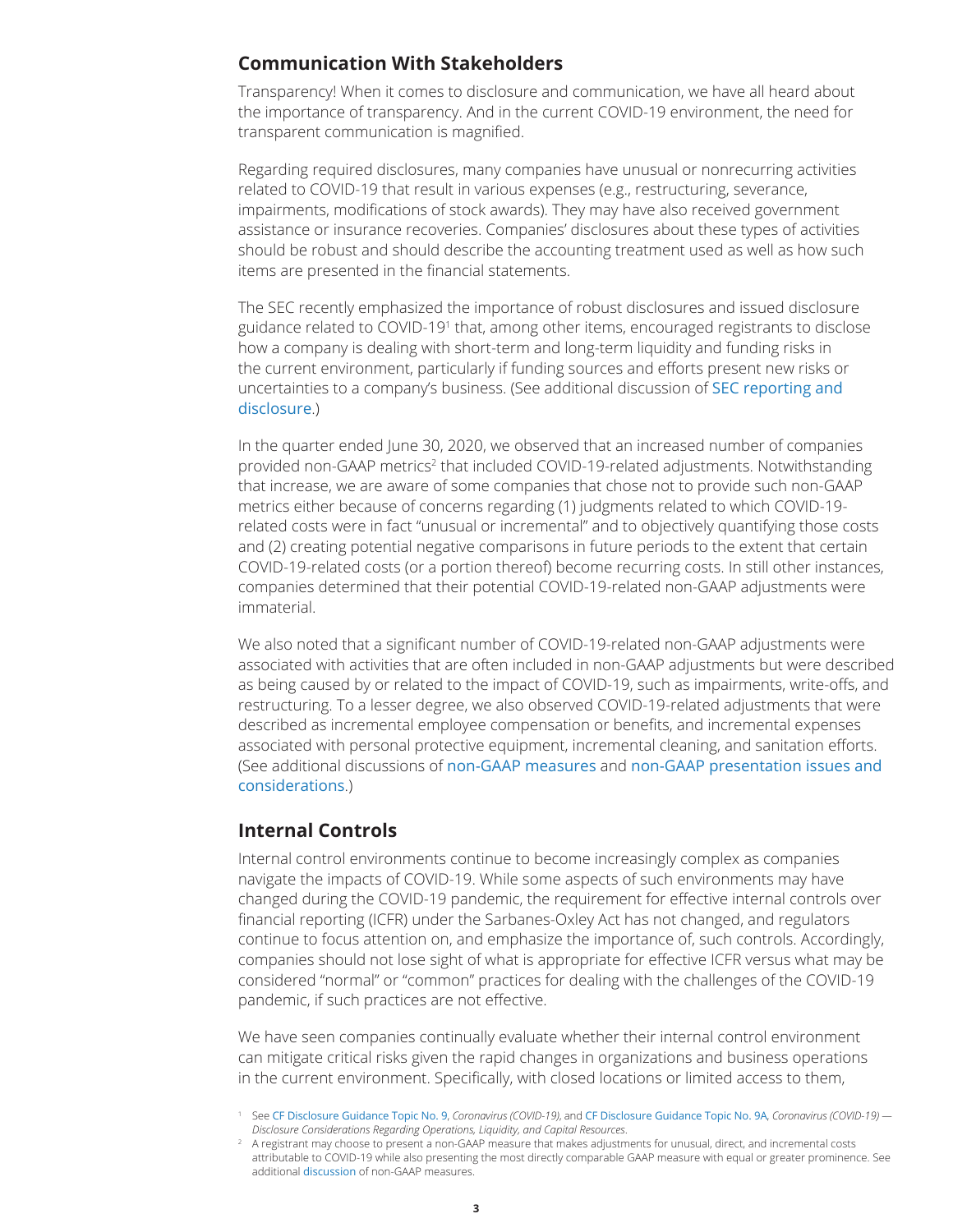many companies are wrestling with challenges associated with physical inventory counts that cannot be performed as originally planned. Alternative approaches that some companies are contemplating include the deferral of cycle accounts; the use of prior cycle counts, with detailed analysis of inventory purchases and sales; and the potential use of video technology. Before pursuing changes to its original plan for physical inventory counts, a company should pay particular attention to its specific regulatory environments as well as to specific facts and circumstances related to the company, such as the nature of the inventory, and should discuss such changes with its accounting advisers. (See additional discussion of [internal](https://www2.deloitte.com/content/dam/Deloitte/in/Documents/tax/in-tax-reacting-to-covid-19-in-internal-control-over-financial-reporting-noexp.pdf)  [controls](https://www2.deloitte.com/content/dam/Deloitte/in/Documents/tax/in-tax-reacting-to-covid-19-in-internal-control-over-financial-reporting-noexp.pdf).)

As companies continue to adapt to the impacts of COVID-19, they may be exposed to a heightened level of risk related to certain areas. Two such common areas are:

- *Cyberattacks*  With the increase of remote working environments, some companies have experienced a greater volume of cyberattack attempts. Companies should ensure that their established cybersecurity controls remain functional when considering the impact of today's remote workforce.
- *Segregation of duties* In situations in which the responsibilities for controls have been reassigned because of changes in personnel (such as layoffs or furloughs, which have become more prevalent as a result of COVID-19), companies should specifically evaluate whether appropriate segregation of duties continues to exist.

# <span id="page-3-0"></span>**Trending**

#### **Stock Compensation Plans and Awards**

In recent months, we have seen an increased level of activity related to stock compensation plans and awards. The ongoing impact of COVID-19 has led to the obsolescence of many previously established company-specific performance targets. While some companies have modified awards to revise performance targets, others have delayed the timing of granting awards, issued "off-cycle" grants, modified the strike price of existing underwater options, and extended the exercise period for awards, all presumably in an effort to ensure that stock compensation arrangements continue to provide the intended motivation for company employees and executives to work toward accomplishing company goals and objectives.

Regardless of the specific action taken, modifications of stock awards can lead to a host of accounting challenges and consequences. For example, when revising performance targets, companies need to be mindful that the performance conditions are sufficiently objective and determinable; otherwise, an award may not be considered "granted," leading to variable and potentially increased expense if compensation cost must be recorded before the grant date is established. In addition, when modifying stock awards, companies need to consider whether such awards were expected to vest before the modification and, if so, whether the modified awards provide incremental value to the recipients. Further, companies that grant stock options or similar awards will need to consider recent market volatility when valuing their stock awards and the related compensation expense to be reported. (See additional discussion of [stock compensation](https://dart.deloitte.com/USDART/home/publications/deloitte/financial-reporting-alerts/2020/financial-reporting-considerations-economic-downturn-covid#SL630882343-519762).)

#### **Leases**

In connection with optimizing their real estate footprint on a go-forward basis, a number of companies are reevaluating their leases or lease portfolios. From an accounting standpoint, companies should consider whether a decision to no longer use a leased asset constitutes an abandonment of the asset. Accounting guidance generally requires a company to accelerate expense recognition for assets deemed "abandoned." However, to be deemed abandoned, a company needs to assess whether it has the ability and would be willing to sublease the leased asset at any point during the remaining lease term. This may include considering the economic environment and the expected demand in the sublease market and will likely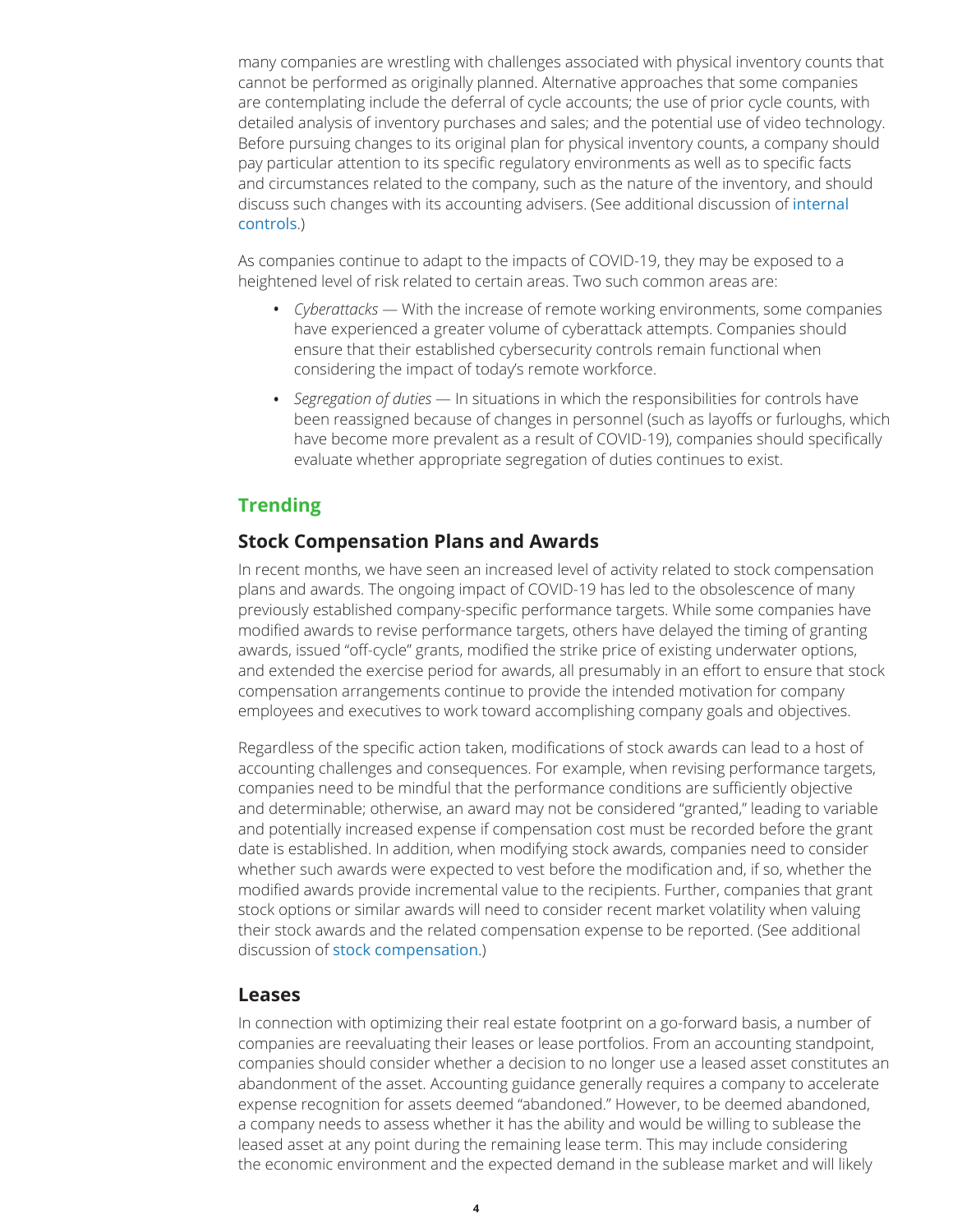require a company to use more judgment when assessing longer remaining lease terms. The potential that a company would be willing to sublease an asset at any point in the future may preclude the company from considering an asset to be abandoned and thus preclude the acceleration of expense recognition.

#### **COVID-19 Versus LIBOR Modifications for Financial Instruments**

With the anticipated transition away from the use of the London Interbank Offered Rate (LIBOR) and certain other reference rates, the FASB has provided temporary relief for contract modifications and hedging requirements under U.S. GAAP. However, an entity's eligibility to use the relief would be precluded for any modifications not related to the replacement of a reference rate that could affect the amount or timing of contractual cash flows. While we anticipate additional modifications of financial instruments related to COVID-19 impacts, companies should be mindful of the potential accounting ramifications if contract modifications encompass both adjustments for removing LIBOR and other modifications. In addition, we expect that some companies may consider strategically separating the timing of any reference rate from COVID-19 modifications to ensure their eligibility for the FASB's relief related to reference rate reform. (See additional discussion of [reference rate reform](https://dart.deloitte.com/USDART/home/publications/deloitte/heads-up/2020/fasb-reference-rate-reform).)

#### **Default Risk on Modified Financial Instruments**

As in prior months, we have observed modifications made by lenders to defer or delay the payment of principal or interest on outstanding loans for a certain period (a "payment holiday"). Some companies have experienced challenges with assessing default risk and the likelihood that the counterparty will comply with the contractual terms after these payment holidays. As these modifications for payment holidays or additional relief come to an end, companies should evaluate whether there are new or continued indicators that the debtor may be experiencing financial difficulties even though the debtor is not currently in payment default for the previous modifications.

## **Employee Retention Credit**

In the past several months, many companies have applied for the Employee Retention Credit (ERC) offered under the Coronavirus Aid, Relief, and Economic Security (CARES) Act. An application for the ERC can be filed retroactively for prior periods and, accordingly, we expect to continue to see a number of companies pursue this form of government assistance. While the ERC is designed to broadly apply to all companies, understanding the eligibility criteria may not be intuitive, particularly on the basis of a quick read of the appropriate CARES Act provisions.

To be eligible for the ERC, companies need to either (1) fully or partially suspend operations during any calendar quarter in 2020 as a result of governmental orders that limit commerce, travel, or group meetings or (2) experience a significant decline in gross receipts during a calendar quarter. But what does this really mean? The Internal Revenue Service has provided over 90 [Frequently Asked Questions](https://www.irs.gov/newsroom/faqs-employee-retention-credit-under-the-cares-act) to help companies and their advisers understand the eligibility criteria along with how to compute the ERC amounts to be claimed.

Simply stated, we believe that the majority of companies are eligible for the ERC. We have observed, however, that determining the amounts to be claimed and developing an appropriate analysis supporting the ERC are the more challenging aspects most companies face related to this credit. (See additional discussion of the [ERC](https://www.taxathand.com/article/13410/United-States/2020/Summary-of-employer-payroll-tax-relief?id=gx:2em:3na:4wta_2020_04_24:5eng:6tax&sfid=7011O000001xmZWQAY).)